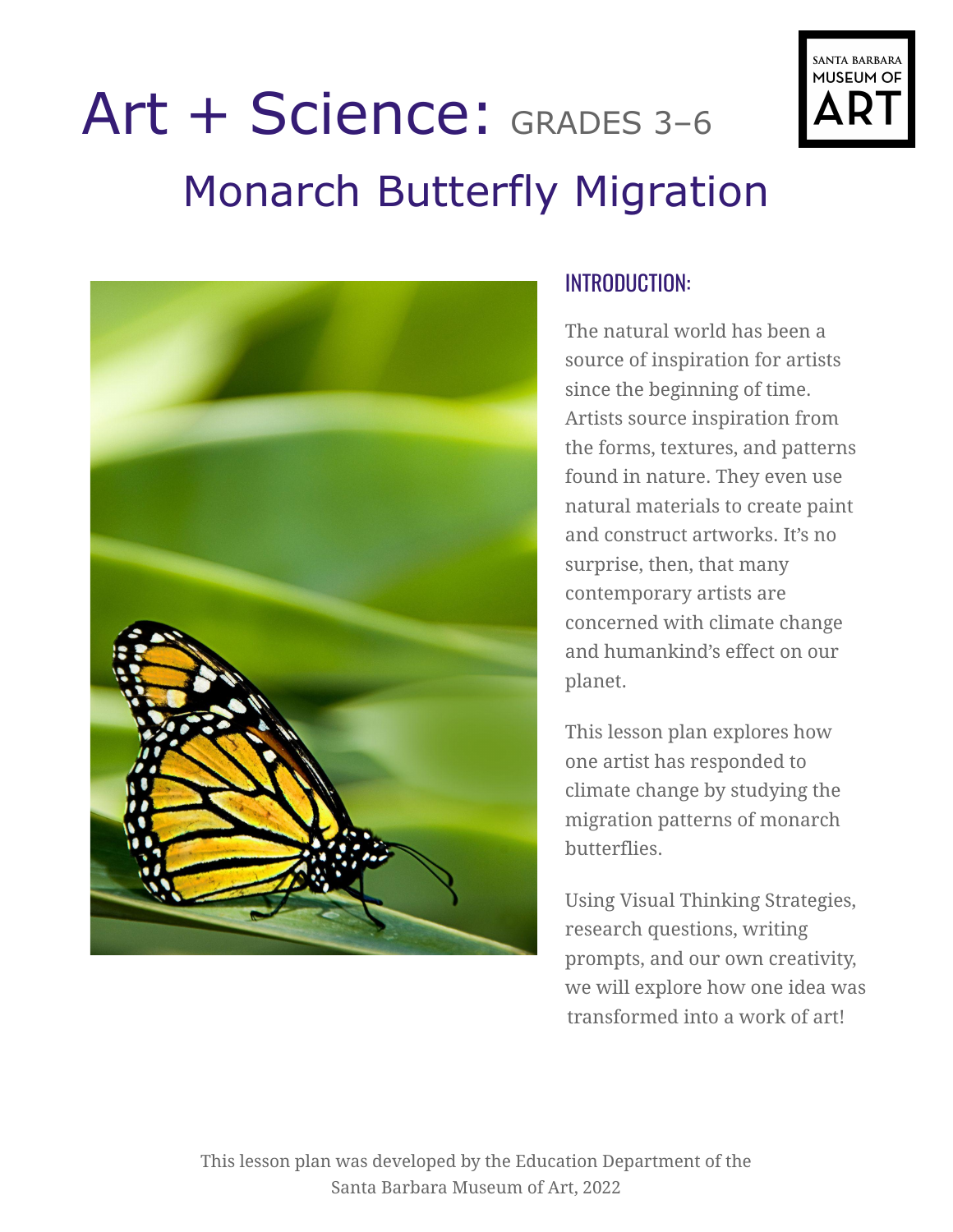# CASE STUDY: DIANA THATER Untitled (Butterfly video wall #1)

To start learning about this piece, [watch](https://vimeo.com/181211712) a short video of a [similar](https://vimeo.com/181211712) work here.

Diana Thater, *Untitled (Butterfly video wall #1),* 2008. 6 monitors, DVD player, synchronizer, lighting element and orange gel. SBMA, Museum purchase, the Suzette Morton Davidson Art Acquisition Endowment Fund. © Diana Thater.



## ABOUT THE ARTWORK:

Diana Thater (United States, b. 1962) has said about her art: "I create sculpture with images of nature in space." She often uses the video monitor as both a way to project images and as a sculptural object.

For this project, Thater was invited by three curators in Mexico City to make an artwork that would draw attention to the threats of the monarch butterfly's winter home in Michoacán, Mexico. After researching and filming the butterfly's migration patterns and threat to its environment, Thater created a configuration of six video screens on a gallery floor that play constantly moving images of majestic monarch butterflies after their annual migration to Mexico from the United States. The monitor's placement reflects the position of the butterflies upon Thater's arrival in Mexico—thriving on the forest floor because of the increasing lack of forest foliage where they normally take refuge. This video raises questions about the threat to the migration of monarch butterflies and their natural habitats.

#### DISCUSSION QUESTIONS:

| What do you see?                                                | Where is your eye drawn to? |  | What do you wonder about? |
|-----------------------------------------------------------------|-----------------------------|--|---------------------------|
| How does the artwork make you feel? What mood does it give off? |                             |  |                           |
| What kind of story does the artwork tell?                       |                             |  |                           |
| How is the artist addressing climate change in this piece?      |                             |  |                           |